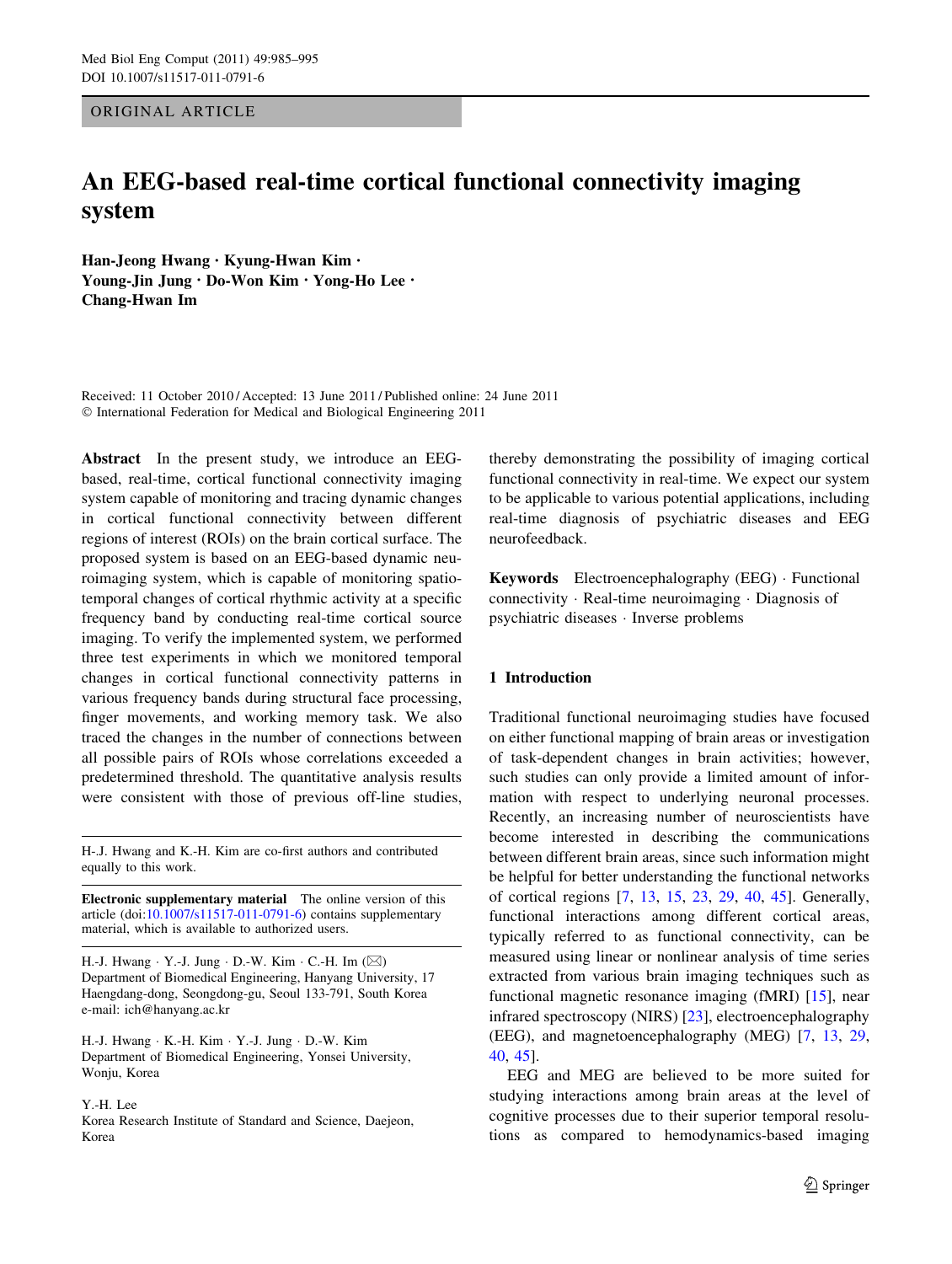modalities such as fMRI and NIRS [\[7](#page-9-0), [30](#page-9-0)]. Indeed, functional connectivity analyses based on scalp EEG and MEG have been applied extensively to a variety of practical applications including functional characterization of neuropsychiatric diseases [\[32](#page-9-0), [41](#page-10-0), [44\]](#page-10-0), noninvasive diagnosis of psychiatric diseases by quantifying global synchronization [\[28](#page-9-0), [43](#page-10-0), [46\]](#page-10-0), and investigation of functional networks associated with various cognitive processes [\[10](#page-9-0), [27\]](#page-9-0). Further, freely available MATLAB toolboxes for the functional connectivity analysis are widely available [[8,](#page-9-0) [47\]](#page-10-0).

At present, despite recent advances in technology, estimation of functional connectivity from sensor level recordings has been met with severe criticism from many neuroscientists, as these recordings can be corrupted by the effect of volume conduction (or field spread). Indeed, simulation studies have shown that field spread can lead to misinterpretation of connectivity estimates between some pairs of sensors [\[49](#page-10-0)] because scalp potentials recorded from scalp EEG are not usually directly attributed to the underlying cortical regions. However, recent developments in source imaging techniques have made possible the ability to estimate temporal changes in underlying cortical sources; functional connectivity can now be estimated at the cortical source level  $[1, 18]$  $[1, 18]$  $[1, 18]$  $[1, 18]$ . Therefore, the functional connectivity estimation at the cortical source level has been gradually replacing sensor-level analyses.

To the best of our knowledge, however, real-time imaging of cortical functional connectivity at the cortical source level has not been introduced, despite the rapid developments in computational neuroimaging. Implementation of such a real-time imaging of cortical functional connectivity may be a promising tool for practical applications. For example, such a system could be used as an auxiliary diagnosis tool to provide a prompt measure reflecting a subject's brain responses to certain stimuli, thereby helping patients with neuropsychiatric diseases such as dementia and schizophrenia as well as their relatives to accept diagnostic results [\[54](#page-10-0)], since people are apt to put more confidence in high-tech medical diagnostic devices than they are in traditional paperbased diagnosis methods such as the mini-mental state examination (MMSE) and positive and negative symptom scale (PANSS). Moreover, the real-time cortical functional connectivity imaging system can be used for EEG neurofeedback applications, as many researchers have been interested in monitoring dynamics of functional connectivity during neurofeedback treatment [\[4–6](#page-9-0), [21](#page-9-0)]. Potential applications of real-time imaging of cortical functional connectivity will be discussed more in Sect. [4.](#page-7-0)

The aim of the present study was to realize a real-time cortical functional connectivity imaging system capable of monitoring and tracing temporal changes in source-level connectivity between different regions of interest (ROIs) on the cortical surface. To implement this system, scalp EEG signals were converted into frequency domain datasets in real-time and mapped onto cortical source space by applying frequency domain inverse estimation. Then, the cortical signals were spatially grouped for each ROI and analyzed in order to find the correlations among the ROIs. To demonstrate the feasibility of the implemented system, we performed three test experiments in which we monitored the changes in cortical functional connectivity patterns while the participants were performing different tasks.

#### 2 Methods

#### 2.1 Methods for real-time connectivity imaging

The proposed cortical functional connectivity imaging system is based on the EEG-based real-time cortical rhythmic activity monitoring system [\[22](#page-9-0)], hereafter referred to as a real-time dynamic neuroimaging system. The real-time dynamic neuroimaging system could visualize spatiotemporal changes in cortical rhythmic activity of a specific frequency band on a subject's cortical surface, rather than the subject's scalp surface, with a high temporal resolution. Recently, the real-time imaging system was successfully applied to a neurofeedback-based motor imagery training system that can help individuals to more easily become accustomed to motor imagery tasks [\[20](#page-9-0)]. In this section, we will first introduce the brief concepts of the real-time dynamic neuroimaging system and then describe the technical details of the real-time cortical functional connectivity imaging system.

The EEG-based real-time dynamic neuroimaging system [\[22](#page-9-0)] consisted of pre-processing and real-time processing parts. In the pre-processing part, a linear inverse operator was constructed in which the subject's anatomical information was reflected. Once the linear inverse operator had been constructed and saved to a data-storage unit, spatiotemporal changes in cortical rhythmic activities could be monitored in real-time by means of a unified processing scheme consisting of three independent programs, namely, a fast Fourier transform (FFT) program, a frequency domain minimum norm estimation (FD-MNE) solver, and a 3D visualization program, which were executed sequentially at each time slice.

The proposed cortical functional connectivity imaging system shares the same platform with the real-time dynamic neuroimaging system except for the 3D visualization program. Instead of calculating the absolute current source power at cortical vertices with respect to the frequency band of interest, the proposed system calculates instantaneous source power changes for each frequency of interest. The detailed processes are described below.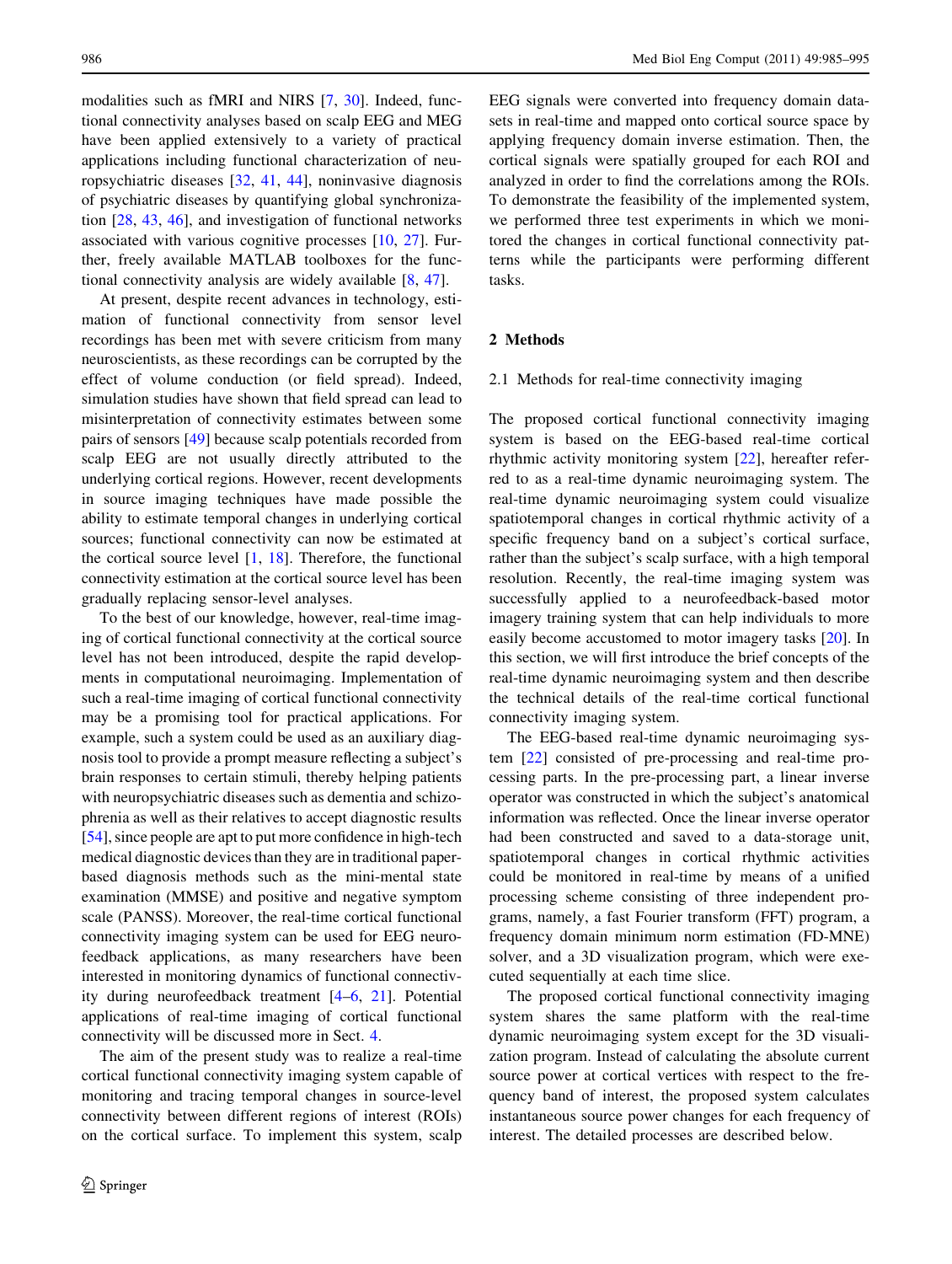To reconstruct the cortically distributed brain sources, we used a linear estimation approach. The expression for the inverse operator W was defined as

$$
W = RA^{T} (ARA^{T} + \lambda^{2} C)^{-1}, \qquad (1)
$$

where A is a lead field matrix, which represents impulse response of each source vector component at every measurement site,  $\bf{R}$  is a source covariance matrix representing inter-source relationship, which is hardly estimated without using intracranial recordings, and C is a noise covariance matrix [[33\]](#page-9-0). If we assume that both R and C are scalar multiples of identity matrix, this approach becomes identical to minimum norm estimation [\[34](#page-9-0)]. In this study, the source covariance matrix  **was** assumed to be an identity matrix, which means that we ignored relationships between neighboring sources. In this study, background environmental noise acquired before attaching electrodes on the subject's scalp was used to calculate C [\[33](#page-9-0)].  $\lambda^2$  is a regularization parameter and was determined systematically based on the signal-to-noise ratio [[33](#page-9-0)]. Once a specific frequency band was determined, the FFT program calculated real and imaginary components at all discrete frequencies within the predetermined frequency band. Instead of using wavelet transform [[33\]](#page-9-0), we used FFT to obtain constant time– frequency resolution. Then, the FD-MNE solver was executed, which loads the Fourier transformed signals  $\mathbf{B}(f_i)_{\text{Re}}$  and  $\mathbf{B}(f_i)_{\text{Im}}$ ,  $i = 1, 2, ..., n$ , where Re and Im represent the real and imaginary parts of the Fourier transformed signals, respectively, as well as the pre-saved inverse operator W. The real part  $q_i(f_i)_{\text{Re}}$  and imaginary part  $\mathbf{q}_i(f_i)_{\text{Im}}$  of the current source vector at the jth cortical vertex with respect to the frequency of interest  $f_i$  can then be evaluated by multiplying the corresponding rows  $(3j - 2, 3j - 1,$  and 3jth rows) in W with the Fourier transformed signals  $\mathbf{B}(f_i)_{\text{Re}}$  and  $\mathbf{B}(f_i)_{\text{Im}}$ . We used the FD-MNE method instead of time-domain MNE method to estimate the current source vectors because under the current computing environment maximally 20–30 source images could be calculated per every second due to the computational time required for the inverse process [\[22](#page-9-0)]. Then, the instantaneous source power changes for a frequency  $f_i$  at the jth cortical vertex can be readily estimated by inverse Fourier transforming each directional component  $(x, y, z$ -directional components) of  $q_i(f_i)_{Re}$  and  $q_j(f_i)_{\text{Im}}$  into time-domain series  $(q_{x,j}(t), q_{y,j}(t), q_{z,j}(t))$  and calculating the power of the source vector  $Q_i(t_k)$  as  $Q_j(t_k) = q_{x,j}(t_k)^2 + q_{y,j}(t_k)^2 + q_{z,j}(t_k)^2$  at densely discretized time samples (the subscript  $k$  represents  $k$ th time sample). After evaluating the instantaneous source powers at every cortical vertex, the source powers are averaged over all cortical vertices included in each ROI (see Fig. [1](#page-3-0)b in advance), yielding the instantaneous source power changes of each ROI,  $RQ_l(t_k)$ , where the subscript l represents the lth ROI. For an ith frequency of interest,  $f_i$ , the functional connectivity between the *mth* and *nth* ROIs was evaluated by simply calculating the correlation coefficient (CC) between the two signal power time series extracted from the two ROIs,  $CC_{m,n}(f_i)$ . Finally, the CC values evaluated for all possible pairs of ROIs were averaged over the frequency band of interest. ROI pairs in which the connectivity exceeded a predetermined threshold CC value were visualized as a straight line connecting the two ROIs (see Fig. [2](#page-3-0) in advance).

## 2.2 EEG recording environments

Scalp EEG readings were recorded at 32 electrode locations (Cz, C3, T7, C4, T8, Fz, F3, F7, F4, F8, AFz, AF7, AF8, FP1, FP2, FC5, FC1, FC2, FC6, Pz, P7, P3, P4, P8, CP5, CP1, CP2, CP6, O1, O2, PO3, and PO4) using a 32-channel EEG acquisition system (WEEG-32, Laxtha Inc., Daejoen, Korea) in a dimly lit, soundproof room. The electrodes were attached to the subject's scalp according to the extended 10–20 system without using an electrode cap. The ground electrode was placed behind the left ear with the reference electrode on the opposite side. The EEG signal was sampled at 512 Hz, and the low- and high-pass filters were set at 64 and 0.5 Hz cutoffs (12 dB/octave), respectively, in all experiments. To implement the 'realtime' imaging system, we did not apply any time-consuming signal preprocessing methods for noise/artifact removal to the input EEG signals.

2.3 Implementation of a real-time cortical connectivity imaging system

In the present study, a standard brain atlas [\[9](#page-9-0)] provided by the Montreal Neurological Institute (MNI) and a standard configuration of EEG electrodes were utilized, since individual magnetic resonance imaging (MRI) data for the subjects were not available. A first-order node-based boundary element method (BEM) was applied to construct a leadfield matrix. In the present study, three-layer tessellated boundary surfaces, consisting of inner and outer skull boundaries and scalp surface, were generated using CURRY6 for windows (Compumedics, Inc., El Paso, TX) from the standard structural MRI data. The conductivity values of brain, skull, and scalp were assumed to be 0.22, 0.014, and 1.79 S/m, respectively [[16,](#page-9-0) [42](#page-10-0)]. Coordinate transformation and electrode positioning were performed using in-house software, 'BioEST' [\(http://bem.yonsei.ac.kr\)](http://bem.yonsei.ac.kr). For the extraction and tessellation of the cortical surface models, we applied *BrainSuite* developed in the University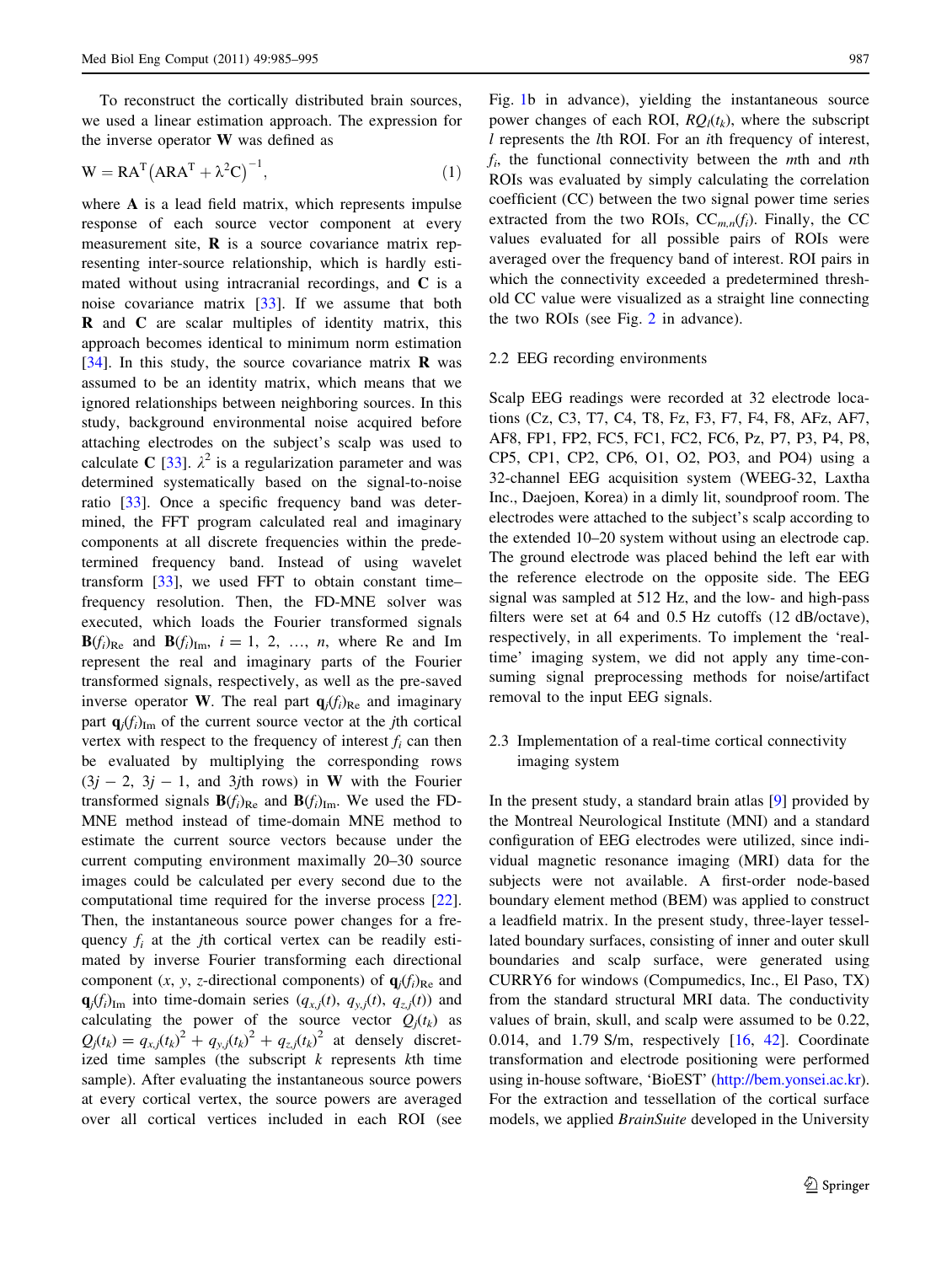<span id="page-3-0"></span>Fig. 1 a Process of generating cortical source space: a highresolution cortical surface was smoothed and down-sampled for the real-time source imaging. b Locations of 12 regions of interest (ROIs): colors represent the ROI number (see the color bar on the right side). (Color figure online)



Fig. 2 A snapshot of a test experiment (left), and a screenshot of the real-time cortical functional connectivity monitoring software (right): dual LCD monitors were connected to a single computer system and were separated with a partition. The monitoring software can visualize both the on-going EEG signals and the current connectivity patterns

of Southern California, CA, USA [\[50](#page-10-0)]. To reduce the number of possible cortical source locations, we first smoothed the cortical surface [[11\]](#page-9-0) and generated a downsampled epi-cortical surface with approximately 1,000 cortical vertices. Figure 1a shows the processes for generating the cortical source space, on which the equivalent dipole sources were placed, from standard brain MRI data. Since we used the smoothed cortical surface model as the source space, source orientation constraints were not imposed. Figure 1b shows the 12 ROIs, of which the locations and sizes were determined according to the following two criteria: (1) whole brain regions have to be taken into account in order to be applicable to a variety of experimental paradigms; and (2) the number of ROIs should not be too many for the real-time processing. Considering the above conditions, we selected six ROIs on each hemisphere: two ROIs in the frontal lobe, two ROIs in the temporal lobe, one ROI in the parietal lobe, and one

ROI in the occipital lobe. The main reason why we used approximated and downsampled cortical surface as well as assumed relatively small number of ROIs was that using realistic cortical surface model and many ROIs would increase the computational cost, thereby making the 'realtime' processing difficult. Since the computer system is being developed very rapidly, we believe that more realistic real-time connectivity imaging system would be available in the near future.

Figure 2 shows a snapshot of our test experiments. Dual LCD monitors were connected to a high-performance personal computer system (Intel Core2-6300 1.86 GHz environment) and were separated with a partition not to disturb the participants' attention. Visual stimuli were presented through an LCD monitor placed in front of the participant. Cortical functional connectivity patterns as well as the on-going EEG signals were visualized on the other LCD monitor. During the real-time imaging, EEG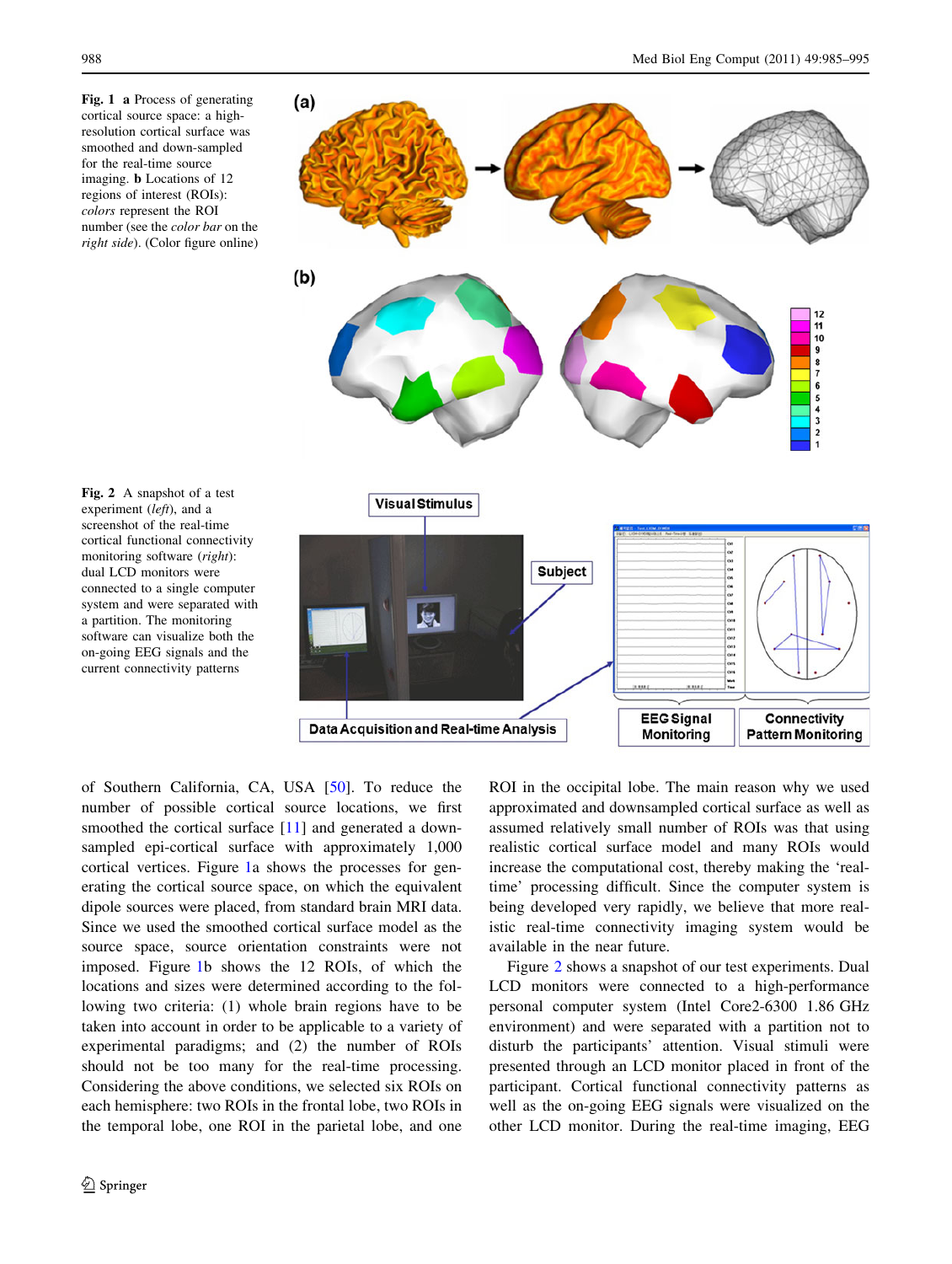signals were transferred to the operating computer in realtime, and the values were stored in a two-dimensional array variable. At a specific time slice, time domain signals in 256 data samples before the time slice were transformed into frequency domain signals using FFT. After execution of the FD-MNE solver and connectivity calculation module, ROI pairs whose connectivity exceeded a predetermined threshold value were visualized as a straight blue line connecting the two ROIs that were depicted as small red dots in the connectivity pattern monitoring software (see Fig. [2\)](#page-3-0). The real-time cortical connectivity monitoring software was designed to store every instantaneous connectivity pattern as well as the stimulus onset times into the storage unit. We updated the cortical connectivity maps at 250 ms intervals (four image frames/second).

#### 3 Results

To verify the feasibility of the implemented system, we monitored the temporal changes in cortical functional connectivity patterns while participants were performing different tasks. We performed three test experiments: (Exp. 1) monitoring gamma band cortical connectivity changes associated with structural face processing; (Exp. 2) monitoring alpha and beta band connectivity changes during finger movement; and (Exp. 3) monitoring theta band connectivity changes during working memory task.

Six healthy volunteers (six males, all right handed, mean age 25.5 years; range 21–29 years) took part in the first experiment (Exp. 1) and three healthy volunteers (three males, all right handed, mean age 26 years, range 24–28 years) participated in the second and third experiments (Exp. 2 and Exp. 3). None of the participants had a previous history of neurological, psychiatric, or other severe diseases that may otherwise have influenced the experimental results. We gave a fully detailed summary of the experimental procedures and protocols to each of the participants before the experiment. The study protocol was approved by the Institutional Review Board of Yonsei University, Korea.

# 3.1 Gamma-band cortical connectivity monitoring (Exp. 1)

In our first test experiment, we attempted to track temporal changes in cortical functional connectivity patterns during structural face recognition. One hundred full facial images of most famous Koreans (50 males and 50 females) were randomly presented to the participants through a  $17<sup>′</sup>$  LCD monitor. Original color pictures were converted to grayscale images with identical sizes and resolutions. The facial images were randomly shuffled and were presented to the participants for 1 s. Every image appeared only once throughout the whole experiment. The reason why we converted the color images into gray-scale images was that the face images used for the present study had various background colors and different chroma characteristics, which might influence some ERP components such as P1, N1, and selection negativity, according to the previous relevant studies [[12,](#page-9-0) [17,](#page-9-0) [19](#page-9-0)]. Therefore, many EEG experiments associated with face recognition have used gray-scale face images [[2,](#page-9-0) [31,](#page-9-0) [55](#page-10-0)].

The inter-stimulus interval (ISI) was set as 5 s, during which only a gray (RGB: 132, 132, 132) background was presented (see the Supplementary movie file). Recordings were conducted in a single session consisting of 50 trials. Thus, the entire experiment lasted for approximately 5 min. During the recordings, the participants were sat in a comfortable armchair. In order to keep the participants attention, they were asked to count the number of unfamiliar faces, but were not required to provide any physical response. After the experiment, we found that the number of unfamiliar faces was less than five for all of the participants. According to a previous literature [[31\]](#page-9-0) that used similar experimental paradigm, the cortical connectivity changes were mainly associated with face structural processing. We also confirmed from some preliminary experiments that counting the number of unfamiliar faces did not influence the main experimental outcomes. We set the frequency band of interest as 30–40 Hz to observe the time-varying gamma-band synchronization. We did not apply any signal processing algorithms [\[26](#page-9-0), [38\]](#page-10-0) for removing artifacts potentially originated from micro-saccades since those algorithms generally required significant computational cost and thus did not seem to be adequate for the real-time signal processing.

Figure [3a](#page-6-0) shows some screenshots taken before and after the visual stimulus onset for one participant (subject JK), captured during the online experiment (see the Supplementary movie file). Figure [3](#page-6-0)b shows an example of the variation in the number of connections counted at each time slice (every 250 ms), where red arrows represent the visual stimulus onsets. It can be seen from the figures and the Supplementary movie file that the number of connections suddenly increased after the visual stimulus onset. The average numbers of connectivity connections observed during a 2-s period before and after presenting the facial images were counted and the ratios between the two values are presented in Table [1.](#page-6-0) It can be seen from the table that the number of connectivity connections after presenting the images were greater than that before presenting the images for any tested threshold CC values. We also applied a one-tail paired  $t$  test between the average numbers of connectivity connections counted before and after the stimulus onset, and found statistically significant increment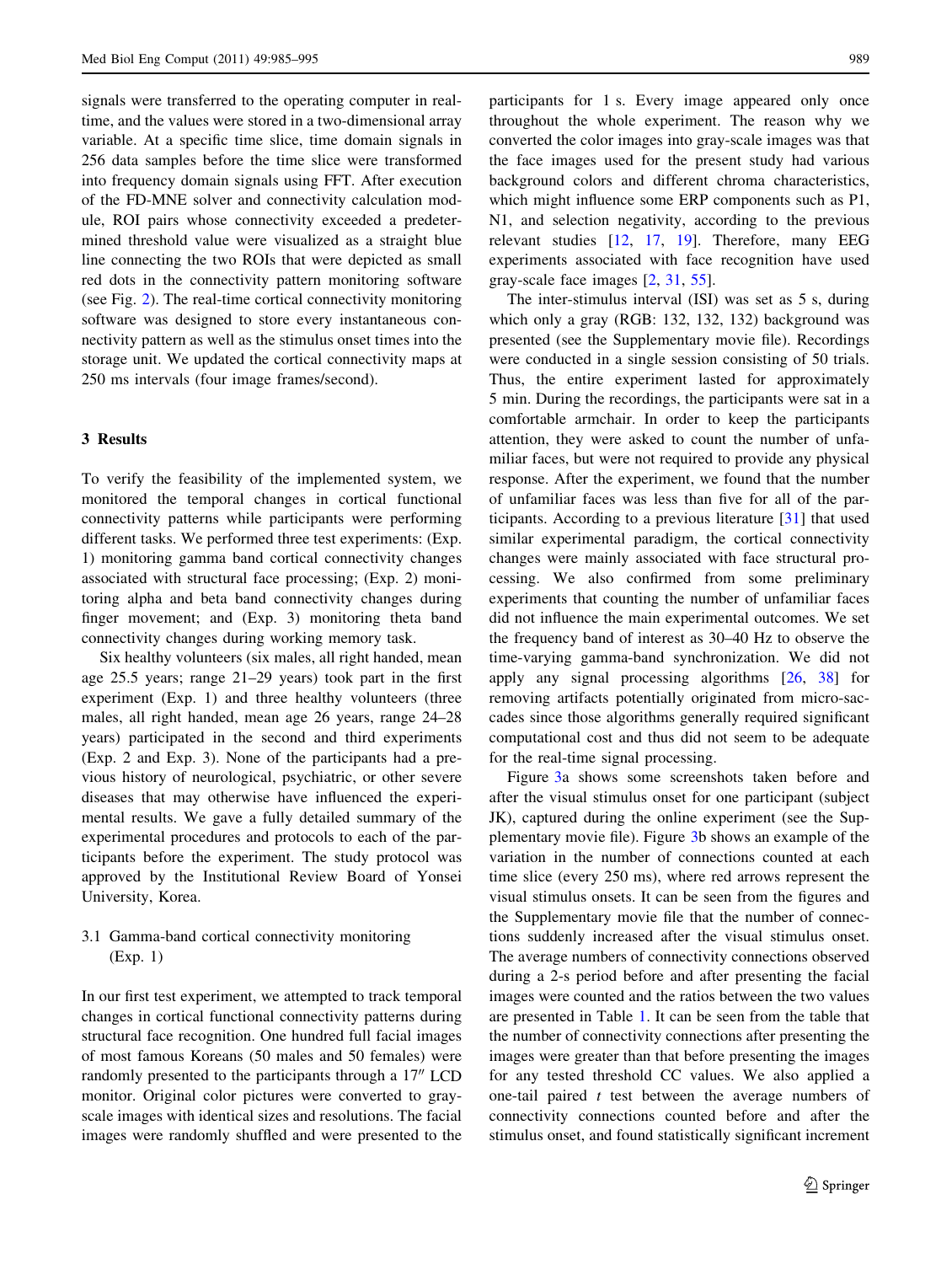$(P<0.05)$  in the number of connections for all cases considered in Table [1.](#page-6-0) In our experiments, we applied four different threshold CC values to all six subjects and found that the slight changes in the threshold value did not affect the main trend of the results—increment in the number of connections after the stimulus onset. Indeed, as presented in the Table [1](#page-6-0), the use of higher threshold values seemed to result in more distinct connectivity changes. However, when we used higher threshold values exceeding 0.99, we could hardly observe the dynamic changes in connectivity patterns visually since the real-time connectivity imaging system did not show any connections at many time slices as found in the previous offline analysis studies [[31](#page-9-0), [53](#page-10-0)]. Therefore, we set the threshold CC value to 0.96 when we executed the online monitoring system to generate the results in Fig. [3.](#page-6-0) Since one of the main aims of the present system was to visually monitor the dynamic changes in the connectivity patterns, we allowed the potential users of our system to adjust the threshold CC values freely. According to our experience, in the online monitoring, the threshold CC value could be readily adjusted without performing any offline analyses by gradually changing the threshold value and continuously monitoring the changes in the connectivity patterns during a subject's resting state.

The results of our first test experiments are similar to the reports in [[31\]](#page-9-0) and [\[53](#page-10-0)], which showed the peaked gamma band activity synchronization around 200–400 ms after face images were presented. Moreover, according to the previous studies, the gamma band synchronization between different brain areas during the processing of facial structure is significantly reduced in schizophrenia patients [[31,](#page-9-0) [53](#page-10-0)]. Based on the previous studies, we are planning to apply the present system to real-time diagnoses of schizophrenia, after conducting clinical examinations.

## 3.2 Alpha/beta-band cortical connectivity monitoring (Exp. 2)

In our second test experiment, we tracked the temporal changes in cortical functional connectivity patterns during finger movements. Since it has been widely known that finger movements can elicit connectivity increase in alpha/ beta frequency bands [\[35](#page-9-0)], we set the frequency band of interest as 8–30 Hz. The three participants were sat in a comfortable armchair and were asked to touch the tip of the left thumb with the tip of the left index finger. Right after a pure tone beep sound was generated from the computer speaker, they were instructed to detach the two fingers for approximately 0.5 s and then touch the fingers again (see 4th figure of Fig. [4](#page-7-0)). The ISI was set as 5 s, during which only a cross fixation  $(+)$  was presented at the center of the computer monitor in front of the participants. The participants were also asked to stare the fixation mark during the entire experiments. Recordings were conducted in a single session consisting of 50 trials.

Figure [4](#page-7-0) shows some screenshots taken before and after the stimulus onset (3rd figure of Fig. [4](#page-7-0)) for one participant (subject JI), captured during the online experiment. In the second and third experiments, we fixed the threshold CC value to 0.96, based on the experience attained from the first experiment. Then, the average numbers of connectivity connections observed during a 1.5-s period before and after the stimulus onset were also counted and the ratios between the two values were evaluated. The ratios for subjects JI, JJ, and JH were 2.14  $\pm$  0.67, 2.87  $\pm$  0.81, and  $1.96 \pm 0.39$ , respectively. It could be seen from the figure and the resultant ratio values that the number of connectivity connections was increased after finger movements, demonstrating that the alpha/beta band cortical connectivity changes elicited by finger movement could be monitored using the implemented system.

3.3 Theta-band cortical connectivity monitoring (Exp. 3)

In our third test experiment, we tracked the temporal changes in cortical functional connectivity patterns during working memory task. Our paradigm was devised based on the Sarnthein et al.'s [\[48](#page-10-0)] work, where the authors reported significant enhancement in theta band (4–7 Hz) connectivity between prefrontal and posterior areas. During 5-s perception period, the participants were presented with 6-digit randomly generated characters consisting of capital English letters and numbers (e.g., SD9FG4) through a  $17$ <sup>"</sup> LCD monitor located in front of each participant. During the next 5 s, the participants were instructed to memorize the given characters while staring the cross fixation  $(+)$ located at the center of the computer screen. Then, the participants were asked to verbally recall the characters that they memorized. The experimenter checked whether the answer was correct and then manually started the next trial. Before the new combinations of characters were presented, blank screen was presented to the participants for 5 s. Recordings were conducted in a single session consisting of 50 trials. The correct ratios evaluated for subjects JI, JJ, and JH were 88, 90, and 90%, respectively, which were similar to the results reported in the previous study [\[48](#page-10-0)].

Figure [5](#page-7-0) shows some screenshots taken during the online experiment of one participant (subject JJ), captured at every 1.5 ms. As mentioned in the previous section, we fixed the threshold CC value to 0.96. It could be observed from Fig. [5](#page-7-0) that the long-range connectivity between prefrontal area and posterior areas was notably increased during the 5-s retention period, coinciding well with the results of the previous offline study [\[48](#page-10-0)]. The average numbers of connectivity connections observed during the 5-s resting period and the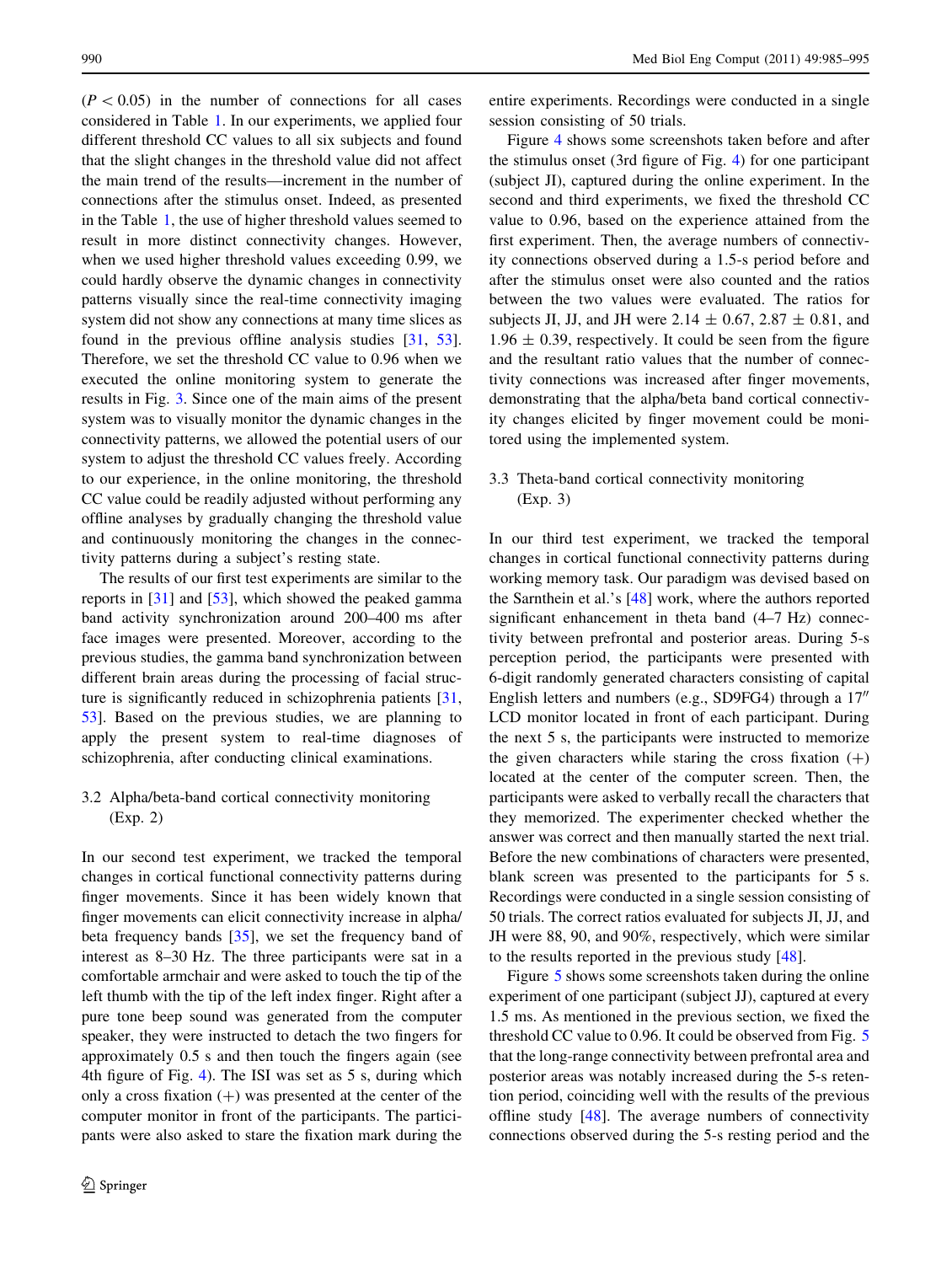<span id="page-6-0"></span>Fig. 3 Variations in the number of connections in the first experiment (Exp. 1) investigating the dynamics of gamma-band cortical connectivity: a Screenshots regularly sampled from the supplementary movie file (4 frames per second). Numbers in each picture represent the sequence of the pictures. Visual stimulus appeared in third picture and disappeared after sixth picture; **b** variation in the number of connections with respect to time: arrows represent stimulus onsets. The threshold was set to 0.96. These examples are parts of one participant's data (subject JK)



Table 1 The ratios of the average numbers of connectivity connections observed during a 2 s period after presenting the facial images to those observed during a 2 s period before presenting the images

etimulus

 $5000$ 

0000

ulus Time (ms)

| Thresholds | YС          | НJ         | JK         | МK         | JL         | IL         |
|------------|-------------|------------|------------|------------|------------|------------|
| 0.96       | 1.44 (0.49) | 1.43(0.77) | 1.31(0.61) | 1.31(0.36) | 1.19(0.35) | 1.25(0.46) |
| 0.97       | 1.41(0.49)  | 1.47(0.87) | 1.43(0.97) | 1.29(0.38) | 1.21(0.37) | 1.36(0.68) |
| 0.98       | 1.51(0.63)  | 1.66(0.91) | 1.51(1.12) | 1.42(0.43) | 1.22(0.47) | 1.29(0.87) |
| 0.99       | 1.55(0.65)  | 2.09(1.72) | 3.06(2.86) | 1.75(1.33) | 1.35(0.77) | 1.40(1.19) |

YC, HJ, JK, MK, JL, and IL represent initials of the participants. Values in parentheses are standard deviations

15000

stimulus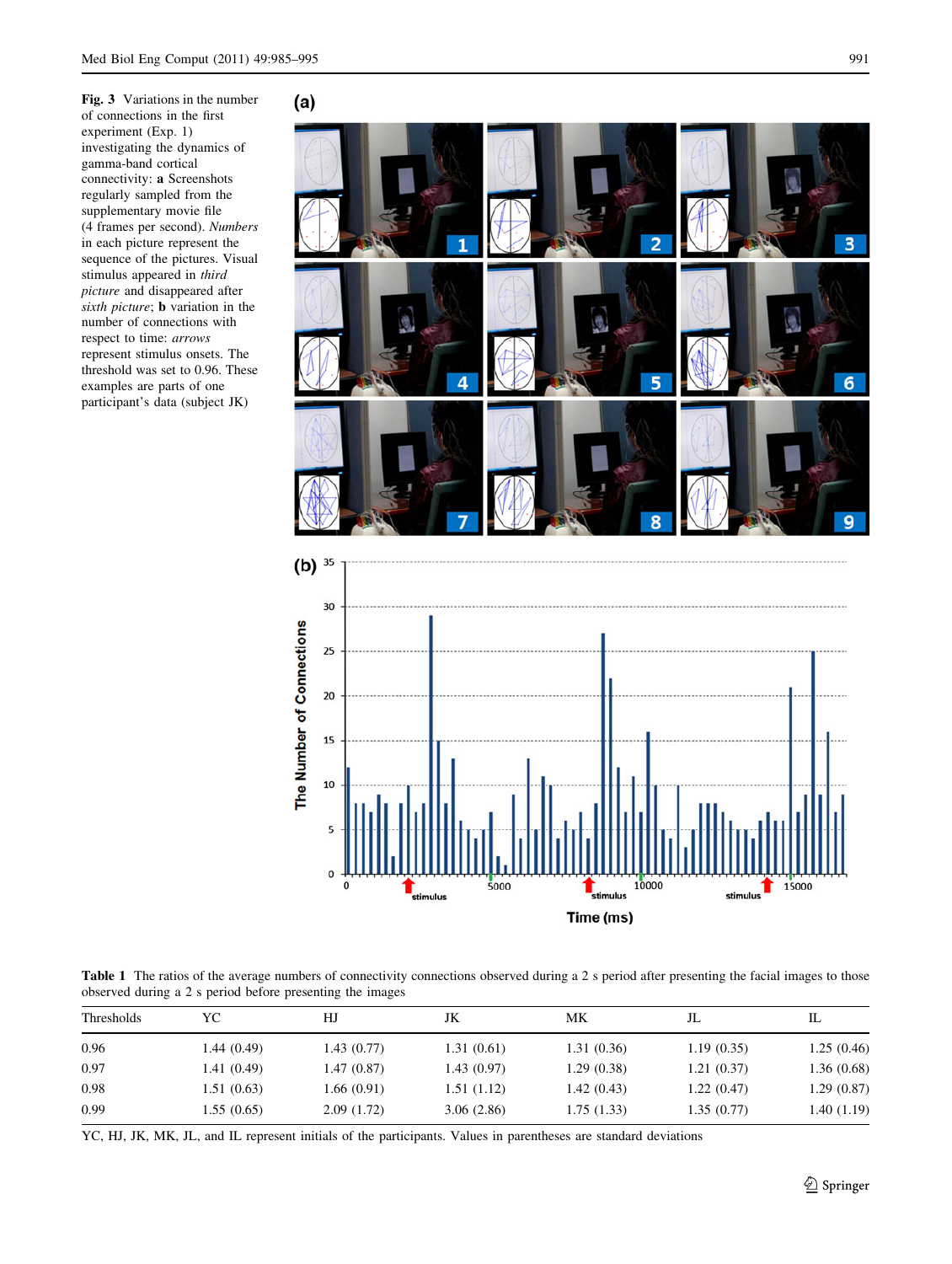Fig. 4 Variations in the number of connections in the second experiment (Exp. 2) investigating the dynamics of alpha/beta-band cortical connectivity: Screenshots regularly sampled from a movie file (2 frames per second). Numbers in each picture represent the sequence of the pictures. The subject moved his left fingers in fourth picture

<span id="page-7-0"></span>

Fig. 5 Variations in the number of connections in the third experiment (Exp. 3) investigating the dynamics of theta-band cortical connectivity: Screenshots regularly sampled from a movie file (1.5-s interval). Numbers in each picture represent the sequence of the pictures. A 6-digit word was presented in third picture and the retention interval started in sixth picture



5-s retention period were counted and the ratios between the two values were evaluated. The ratios for subjects JI, JJ, and JH were  $3.01 \pm 1.13$ ,  $2.57 \pm 0.65$ , and  $3.43 \pm 0.97$ , respectively, demonstrating that the theta band cortical connectivity changes associated with working memory could be monitored using the implemented system.

### 4 Discussion

In the present study, we introduced an EEG-based, realtime, cortical functional connectivity imaging system, which can monitor the dynamic changes in cortical functional connectivity between different ROIs on the cortical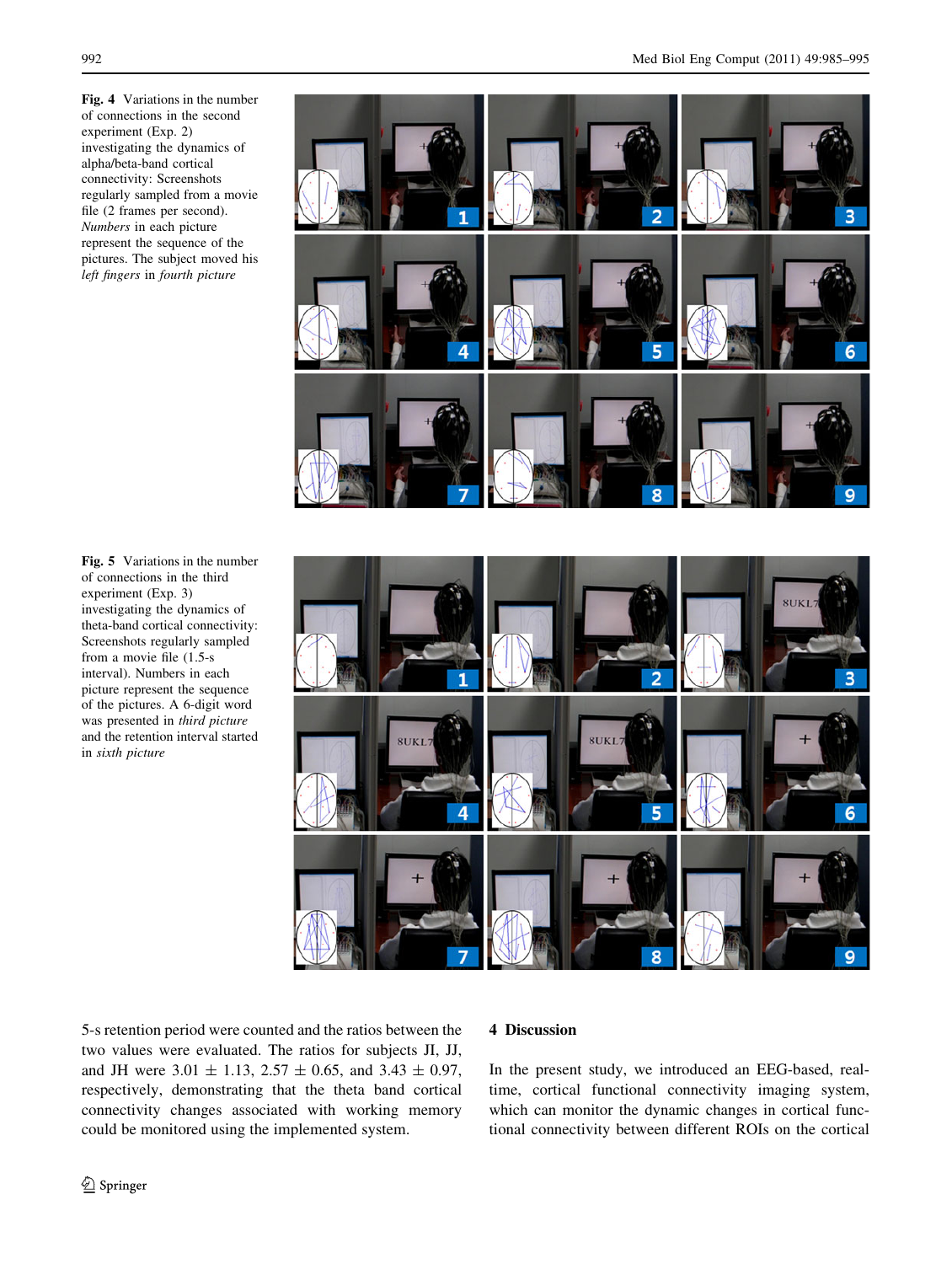surface. To testify the implemented pilot system, we performed three test experiments in which we could monitor the real-time changes in cortical connectivity patterns in gamma, alpha/beta, and theta frequency bands.

Since we adopted a source-level connectivity analysis, our real-time imaging system is not subject to the hypothesis that EEG synchrony computed from scalp EEGs may contain spurious synchronizations resulting from volume conduction [[39,](#page-10-0) [49](#page-10-0)]. Although in the present study we simply traced the real-time changes in the overall connectivity patterns, our system can be readily modified for investigating the changes in the connectivity strength between specific cortical ROIs as well as for characterizing the specific spatial patterns in the connectivity maps, e.g., hemispheric lateralization of the connectivity pattern; in either case, the source-level connectivity analysis is more appropriate than the sensor-level connectivity analysis. In our third test experiment (Exp. 3), which monitored dynamic cortical connectivity changes during working memory task, increment of connectivity between prefrontal and posterior cortical areas was observed, demonstrating the possibility of using our system for investigating dynamic spatial patterns in functional connectivity. In addition, the resultant connectivity patterns obtained from the source-level connectivity analysis can be less dependent upon the changes in the electrode than those from the sensor-level analysis because the source-level analysis projects the sensor-level recordings to the cortical sourcelevel signals by solving an inverse problem.

Nevertheless, some issues associated with the sourcelevel connectivity analysis should be investigated further in future studies. In the present study, we selected a simple power-to-power correlation for the calculation of functional connectivity between two ROIs because it was not possible to extract source time series at cortical vertices when minimum norm estimation was applied without source orientation constraints. Please note that without using the orientation constraint only the temporal dynamics of source powers can be obtained because each directional component of a cortical source vector has independent temporal dynamics. To apply the source orientation constraints, we need accurate individual anatomical data including structural MRI data, which unfortunately were not available in our experiments. Therefore, it will be necessary to develop new indices that can better measure the cortico-cortical functional connectivity, when the cortical orientation constraints are not imposed. Since the use of high-quality individual MRI data would make it possible to apply various functional connectivity measures such as phase coherence and phase locking value as well as would enhance the reliability of the source imaging results, we will try to use individual MRI data for real-time cortical connectivity imaging in our future studies. In addition, proper identification of ROIs on the cortical surface should be studied as a general issue in the source-level connectivity analyses [\[49](#page-10-0)]. In the present study, we also determined the locations and sizes of ROIs without applying a well-established criterion, which should be studied further. In the present study, we performed the cortical source imaging with only 32-channel EEG signals because we did not have a higher density EEG recording system. Since the use of more EEG electrodes would enhance the source imaging accuracy, we will apply the implemented software to other EEG systems with more recording channels.

Functional connectivity patterns associated with various cognitive or sensory tasks have been extensively investigated to characterize various psychiatric diseases such as schizophrenia [[51,](#page-10-0) [53\]](#page-10-0), Alzheimer's disease [[52](#page-10-0)], and alexithymia [[37\]](#page-10-0). Most offline analysis results have shown increased or decreased functional connectivity for specific frequency bands, thereby demonstrating the possibility of using connectivity information for noninvasive diagnoses of psychiatric diseases. We believe that our system also has the potential to be applied to the diagnosis of psychiatric diseases and further clinical investigations will be conducted in our future studies in cooperation with psychiatrists. Moreover, since it is known that functional connectivity is modulated at different sleep stages [\[36](#page-9-0)], it may be possible to use our system as a supplementary tool to monitor subjects' sleep stages in sleep studies or to watch if subjects fall asleep while performing a cognitive task. Another potential application that we are considering is an EEG-based brain–computer interface (BCI). Many recent studies on BCI have reported that the complementary use of conventional power density-based features and functional connectivity-based features could enhance the overall classification accuracies of BCI systems [\[3](#page-9-0), [14](#page-9-0), [56](#page-10-0)]. Since cortical source imaging is becoming a promising tool for the enhancement of the performance of EEG-based BCI systems [\[24](#page-9-0), [25\]](#page-9-0), a promising topic will be to combine the real-time dynamic neuroimaging system with the real-time cortical functional connectivity imaging system for extracting new BCI features.

In the present study, we implemented an EEG-based real-time cortical functional connectivity imaging system, but the same concept can also be applied to MEG without major modifications. In MEG, source-level analysis is relatively more important than in EEG because the MEG sensors are not attached directly on the subject's scalp surface. For example, if a subject's head is tilted in a helmet-type MEG system, so that one hemisphere is closer to the sensors than the other is, one could observe stronger activity at sensors closer to the subject's head even when the strengths are equal at the cortical level. Therefore, the real-time cortical functional connectivity imaging system can also be a useful tool in MEG studies. We are currently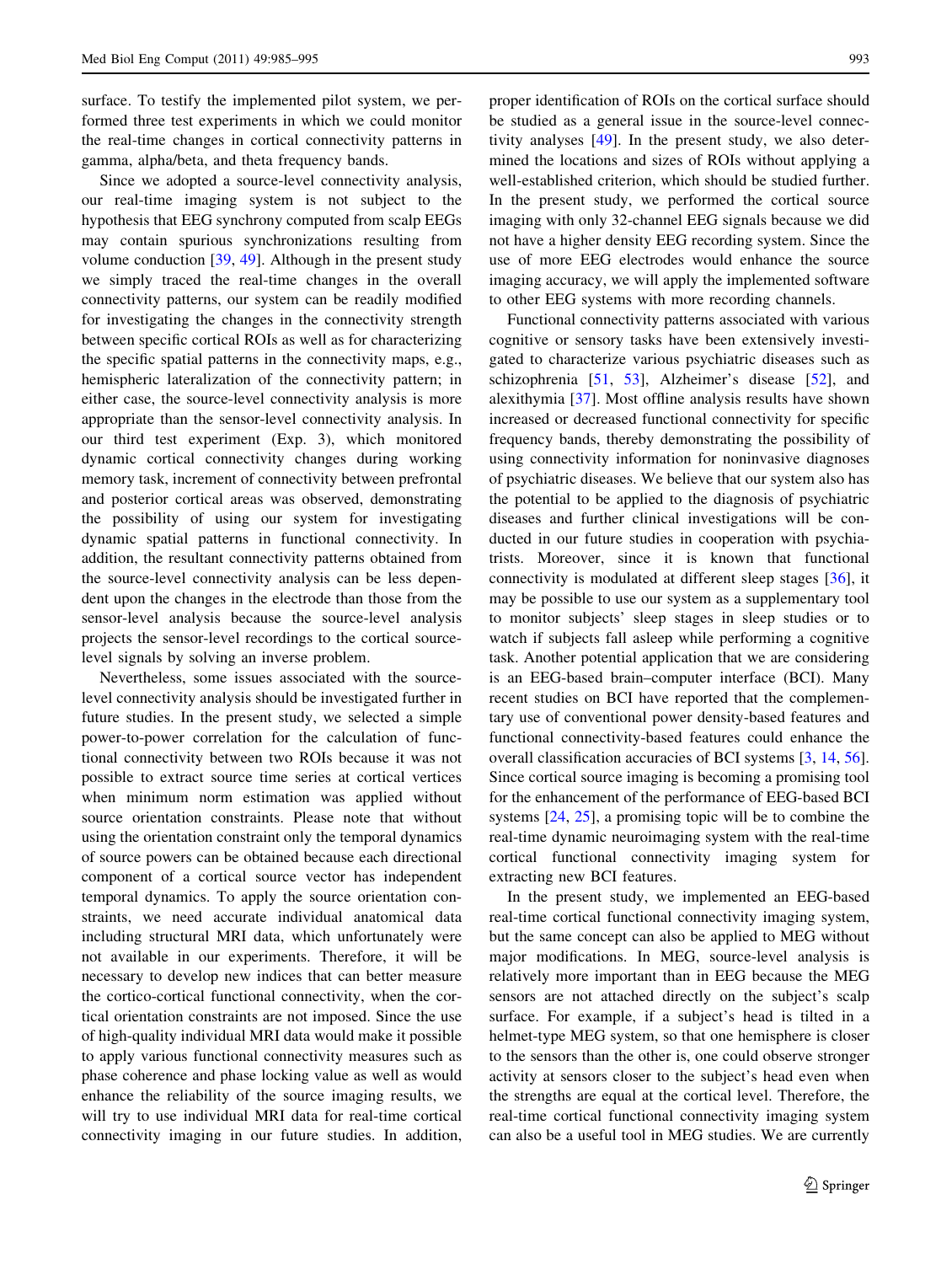<span id="page-9-0"></span>developing new paradigms to diagnose various psychiatric diseases and also trying to generalize the operating software so as to release it worldwide to potential users.

Acknowledgments This work was supported in part by the KRISS-WCL project (Development of Measurement Technology for Cognitive Process) and in part by the Original Technology Research Program for Brain Science through the National Research Foundation of Korea (NRF) grant funded by the Ministry of Education, Science and Technology (No. 2010-0018840)

#### References

- 1. Astolfi L, Cincotti F, Mattia D, Fallani FDV, Tocci A, Colosimo A, Salinari S, Marciani MG, Hesse W, Witte H, Ursino M, Zavaglia M, Babiloni F (2008) Tracking the time-varying cortical connectivity patterns by adaptive multivariate estimators. IEEE Trans Biomed Eng 55(3):902–913
- 2. Bentin S, Allison T, Puce A, Perez E, McCarthy G (1996) Electrophysiological studies of face perception in humans. J Cogn Neurosci 8:551–565
- 3. Brunner C, Scherer R, Graimann B, Supp G, Pfurtscheller G (2006) Online control of a brain-computer interface using phase synchronization. IEEE Trans Biomed Eng 53(12):2501–2506
- 4. Coben R (2008) Assessment guided neurofeedback for ASD: EEG analyses. Appl Psychophys Biof 33:176
- 5. Coben R (2010) Efficacy of connectivity guided neurofeedback on language functions and IQ in autistic children. Appl Psychophys Biof 35:179
- 6. Coben R, Myers TE (2010) The relative efficacy of connectivity guided and symptom based EEG biofeedback for autistic disorders. Appl Psychophys Biof 35:13–23
- 7. David O, Cosmelli D, Friston KJ (2004) Evaluation of different measures of functional connectivity using a neural mass model. Neuroimage 21(2):659–673
- 8. Delorme A, Makeig S (2004) EEGLAB: an open source toolbox for analysis of single-trial EEG dynamics including independent component analysis. J Neurosci Methods 134(1):9–21
- 9. Evans AC, Collins DL, Milner B (1992) An MRI-based stereotactic atlas from 250 young normal subjects. J Soc Neurosci Abstr (18):408
- 10. Fingelkurts AA, Kallio S, Revonsuo A (2007) Cortex functional connectivity as a neurophysiological correlate of hypnosis: an EEG case study. Neuropsychologia 45(7):1452–1462
- 11. Fischl B, Sereno MI, Dale AM (1999) Cortical surface-based analysis. II: Inflation, flattening, and a surface-based coordinate system. Neuroimage 9(2):195–207
- 12. Fonteneau E, Davidoff J (2007) Neural correlates of colour categories. Neuroreport 18:1323–1327
- 13. Gow DW Jr, Segawa JA, Ahlfors SP, Lin FH (2008) Lexical influences on speech perception: a Granger causality analysis of MEG and EEG source estimates. Neuroimage 43(3):614–623
- 14. Gysels E, Celka P (2004) Phase synchronization for the recognition of mental tasks in a brain-computer interface. IEEE Trans Neural Syst Rehabil Eng 12(4):406–415
- 15. Hampson M, Peterson BS, Skudlarski P, Gatenby JC, Gore JC (2002) Detection of functional connectivity using temporal correlations in MR images. Hum Brain Mapp 15(4):247–262
- 16. Haueisen J, Ramon C, Eiselt M, Brauer H, Nowak H (1997) Influence of tissue resistivities on neuromagnetic fields and electric potentials studied with a finite element model of the head. IEEE Trans Biomed Eng 44(8):727–735
- 17. Hillyard SA, Anllo-Vento L (1998) Event-related brain potentials in the study of visual selective attention. Proc Natl Acad Sci USA 95:781–787
- 18. Hoechstetter K, Bornfleth H, Weckesser D, Ille N, Berg P, Scherg M (2004) BESA source coherence: a new method to study cortical oscillatory coupling. Brain Topogr 16(4):233–238
- 19. Holmes A, Franklin A, Clifford A, Davies I (2009) Neurophysiological evidence for categorical perception of color. Brain Cogn 69:426–434
- 20. Hwang HJ, Kwon K, Im CH (2009) Neurofeedback-based motor imagery training for brain-computer interface (BCI). J Neurosci Methods 179(1):150–156
- 21. Ibric VL, Dragomirescu LG, Hudspeth WJ (2009) Real-time changes in connectivities during neurofeedback. J Neurother 13:156–165
- 22. Im CH, Hwang HJ, Che H, Lee S (2007) An EEG-based real-time cortical rhythmic activity monitoring system. Physiol Meas 28(9):1101–1113
- 23. Im CH, Jung YJ, Lee S, Koh D, Kim DW, Kim BM (2010) Estimation of directional coupling between cortical areas using near-infrared spectroscopy (NIRS). Opt Exp 18(6):5730–5739
- 24. Kamousi B, Liu ZM, He B (2005) Classification of motor imagery tasks for brain-computer interface applications by means of two equivalent dipoles analysis. IEEE Trans Neural Syst Rehabil Eng 13(2):166–171
- 25. Kamousi B, Amini AN, He B (2007) Classification of motor imagery by means of cortical current density estimation and Von Neumann entropy. J Neural Eng 4(2):17–25
- 26. Keren AS, Yuval-Greenberg S, Deouell LY (2010) Saccadic spike potentials in gamma-band EEG: characterization, detection and suppression. Neuroimage 49:2248–2263
- 27. Kim KH, Choi JW, Yoon J (2009) Difference in gamma-band phase synchronization during semantic processing of visually presented words from primary and secondary languages. Brain Res 1291:82–91
- 28. Koenig T, Lehmann D, Saito N, Kuginuki T, Kinoshita T, Koukkou M (2001) Decreased functional connectivity of EEG thetafrequency activity in first-episode, neuroleptic-naive patients with schizophrenia: preliminary results. Schizophr Res 50(1–2):55–60
- 29. Korzeniewska A, Crainiceanu CM, Kus R, Franaszczuk PJ, Crone NE (2008) Dynamics of event-related causality in brain electrical activity. Hum Brain Mapp 29(10):1170–1192
- 30. Le Van Quyen M, Bragin A (2007) Analysis of dynamic brain oscillations: methodological advances. Trends Neurosci 30(7):365–373
- 31. Lee SH, Kim DW, Kim EY, Kim S, Im CH (2010) Dysfunctional gamma-band activity during face structural processing in schizophrenia patients. Schizophr Res 119:191–197
- 32. Leuchter AF, Newton TF, Cook IA, Walter DO, Rosenberg-Thompson S, Lachenbruch PA (1992) Changes in brain functional connectivity in Alzheimer-type and multi-infarct dementia. Brain 115(Pt 5):1543–1561
- 33. Lin FH, Witzel T, Hamalainen MS, Dale AM, Belliveau JW, Stufflebeam SM (2004) Spectral spatiotemporal imaging of cortical oscillations and interactions in the human brain. Neuroimage 23(2):582–595
- 34. Liu AK, Dale AM, Belliveau JW (2002) Monte Carlo simulation studies of EEG and MEG localization accuracy. Hum Brain Mapp 16:47–62
- 35. Manganotti P, Gerloff C, Toro C, Katsuta H, Sadato N, Zhuang P, Leocani L, Hallett M (1998) Task-related coherence and taskrelated spectral power changes during sequential finger movements. Electroencephalogr Clin Neurophysiol 109:50–62
- 36. Massimini M, Ferrarelli F, Huber R, Esser SK, Singh H, Tononi G (2005) Breakdown of cortical effective connectivity during sleep. Science 309(5744):2228–2232